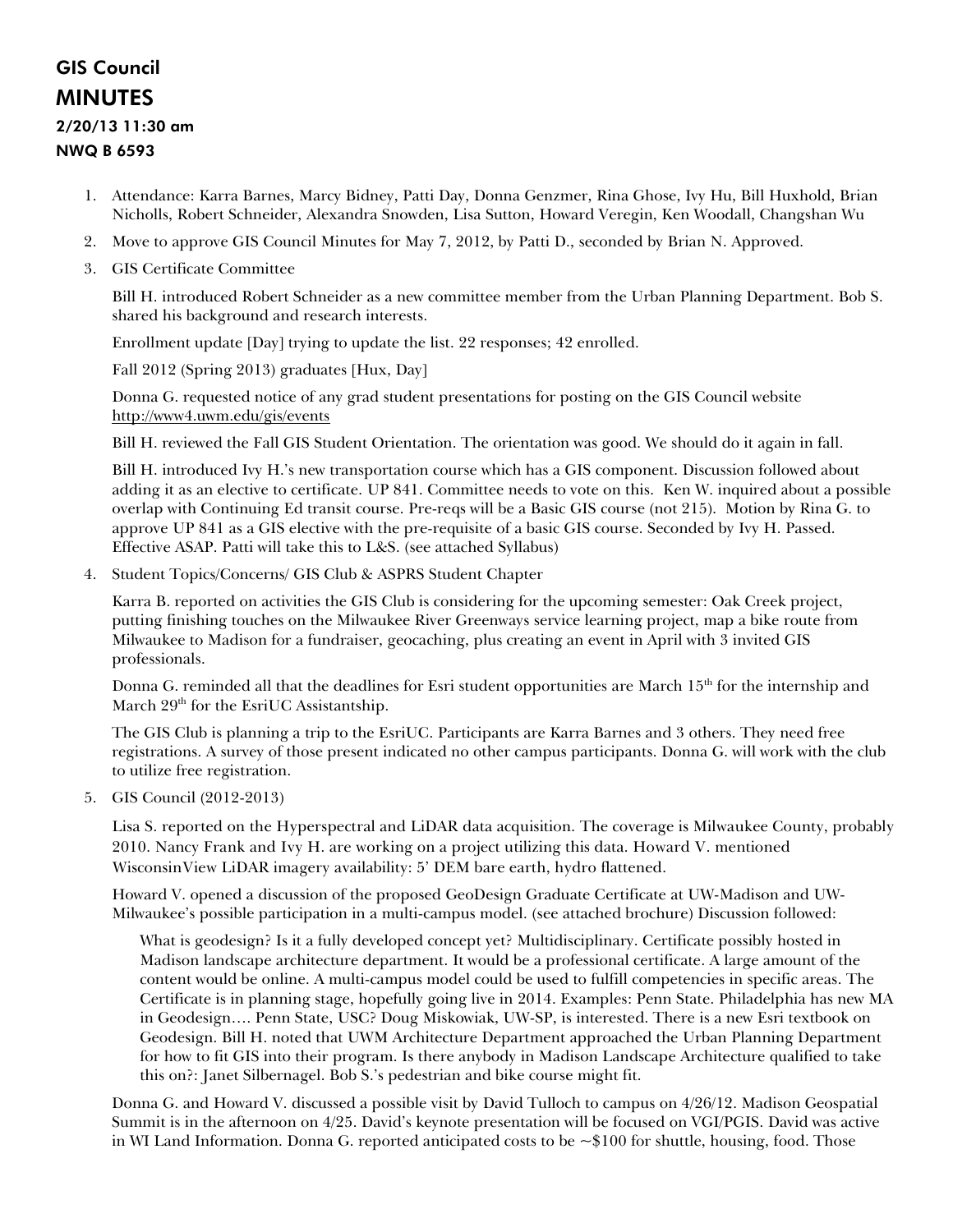present gave a positive response. Donna G. will move forward on this. Donna G. and Howard V. noted that it would be mutually advantageous to coordinate a visit by Summit speakers to both campuses in future years.

Lisa S. gave a brief GIS Day 2012 recap, including sharing the evaluations.

Donna G. gave a brief update on the Campus GIS Server. The server will be updated to v10.1 as soon as operating sites have been successfully transferred.

Donna G. anticipates a call for EdTech Proposals. Possible proposals from the GIS Council are: 1) Campus GIS Server renewal and 2) GPS equipment. Brian N. says Anthropology looks at their GPS units as a campus wide resource.

Donna G. will meet with Christina Makal McCaffery regarding fundraising. Efforts have been delayed by the recent departure of our contact.

6. GIS Council 2013-2014

Donna G. review past practice for choosing ArcGIS versions for teaching across campus. This should be decided at the next meeting.

There was a general discussion about GIS Day 2013 (November 20, 2013) A chair for the event is needed. Ken W. is willing to co-chair the event, but cannot do it alone. Bill H. will approach Shoreh Elhami (GIS Corps) and Max Baber (USGIF) about being our keynote speaker.

Ivy H. volunteered to chair the GIS Student competition.

7. Other news/updates? (research, datasets, new hires, etc.)

Donna G. was recently named as University Consortium for Geographic Information Science's (UCGIS) Communications Committee Chair. A brief discussion followed on what that entails.

Lisa S. gave an update on WIGICC activities: working on permanency, nonprofit status and a data integration plan, the Esri/K12 agreement is stalled. The sense is that WI DOA is concerned that the agreement would eventually cost them money.

- 8. Next meeting: Donna G. will send out a doodle poll for MTWR 3/25/13
- 9. Adjourned 1:06 pm.

Respectfully submitted,

Donna G. Genzmer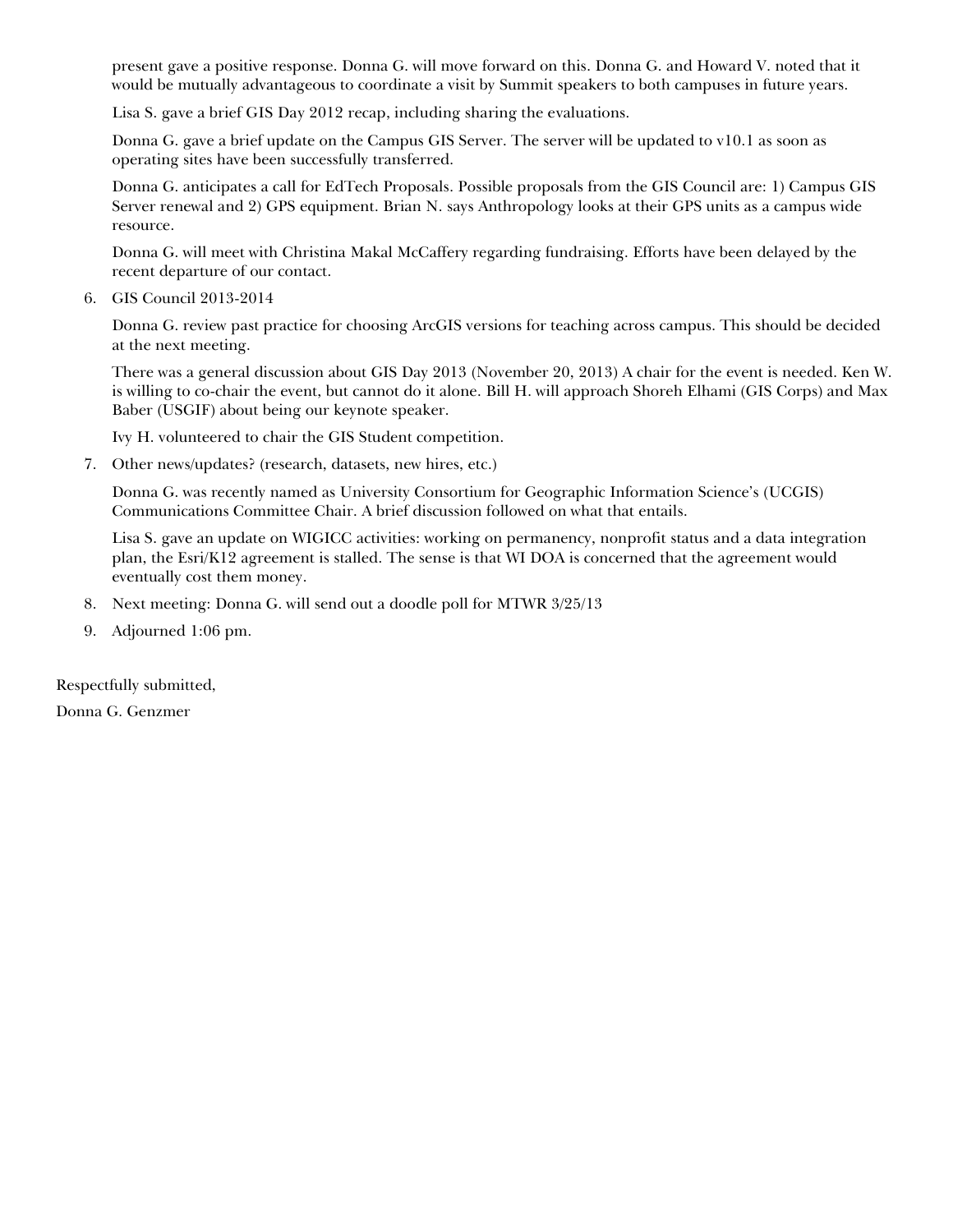$G15$  Council Doc<br>2/20/2013

# **SCHOOL OF ARCHITECTURE AND URBAN PLANNING** UNIVERSITY OF WISCONSIN - MILWAUKEE

# **URBPLAN-841 Transportation Planning and GIS Wednesday 5:30-8:10PM, AUP 191**

Linggian (Ivy) Hu Instructor: Email: hul@uwm.edu **AUP 338** Office: Office Hours: Wednesday 4:00PM-5:20PM and by appointment

# **Course Objectives:**

This course provides a comprehensive introduction to transportation planning and GIS analysis methods, with emphasis on U.S. urban transportation. This course focuses on the theories, models and analysis methods associated with current planning practice. As such, it emphasized GIS applications. Students will learn the fundamentals of demand, supply and impact analysis.

### **Texts and Reading:**

Meyer, M. and E. Miller (2001) Urban Transportation Planning, 2<sup>nd</sup> edition. New York: McGraw-Hill Higher Education Publishers

All other required readings will be available on the course website

# **Course requirements:**

The class is organized as partly lecture and partly labs. Students are expected to attend ALL class sessions. Students should read weekly assignments and be prepared for class. Technical material will be presented in lecture form. Empirical examples, exercises, and case study readings will be presented and discussed by students. In addition to class participation, course requirements include assignments, midterm exam and final paper, which are all graded. Late assignments will be marked down.

# Grading:

The course grade will be calculated as follows:

| Assignment 1                       | $5\%$ |
|------------------------------------|-------|
| Assignment 2                       | 10%   |
| Assignment 3                       | 10%   |
| Midterm exam                       | 25%   |
| Final paper                        | 30%   |
| Class participation and discussion | 20%   |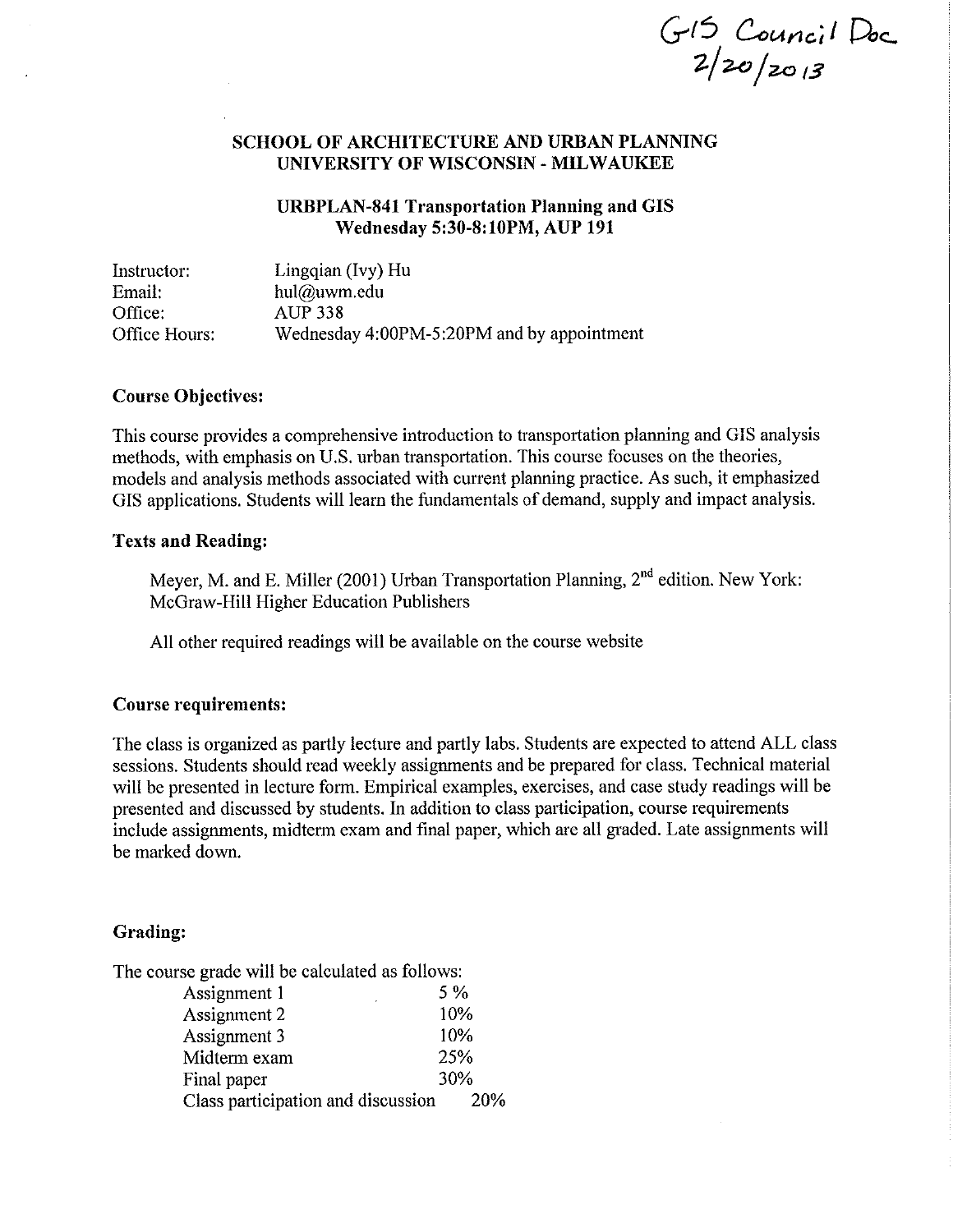# **Academic Conduct:**

The University, as an instrument of learning, is predicated on the existence of an environment of integrity. Faculty have the primary responsibility for establishing and maintaining an atmosphere and attitude of academic integrity such that the enterprise may flourish in an open and honest way. Students share this responsibility for maintaining standards of academic performance and classroom behavior conducive to the learning process. Please review Chapter UWS 14 and Faculty Document No. 1686 at: http://www4.uwm.edu/acad\_aff/policy/ academicmisconduct.cfm for both UWM's and my expectations of appropriate student academic conduct.

For other university policies, please go to the website: http://www.uwm.edu/Dept/SecU/ SyllabusLinks.pdf

# **Course Schedule**

Here is the course schedule of topics and reading assignments. This schedule is subject to change, depending on the needs and preparation of class members. It more time is required for difficult material, the schedule will be revised accordingly.

| Week 1   | 9/4/13  | Introduction                                                                                                                                                       |
|----------|---------|--------------------------------------------------------------------------------------------------------------------------------------------------------------------|
| Readings |         | Meyer and Miller, chapters 1, 2<br>Transportation Statistics Annual Report 2010 pp. 1-15, annual<br>highlight                                                      |
| Week 2   | 9/11/13 | <b>Regional Transportation Planning and Data Management</b>                                                                                                        |
| Readings |         | Meyer and Miller, chapters 4<br>Urban transportation planning in the United States: history,<br>policy, and practice (index, which lists the historical evolution) |
| Week 3   | 9/18/13 | <b>GIS</b> for Transportation                                                                                                                                      |
| Readings |         | Nyerges, chapter 7 in Hanson and Giuliano (2004)                                                                                                                   |
| Debate   |         |                                                                                                                                                                    |
| Week 4   | 9/25/13 | <b>Transportation Network and TAZ</b>                                                                                                                              |
| Readings |         | <b>Transportation Planning Computer Systems</b><br><b>Traffic Analysis Zones</b><br>Assessing Level of Service (LOS)                                               |
| Lab      |         |                                                                                                                                                                    |
| Week 5   | 10/2/13 | <b>Demand Analysis I</b>                                                                                                                                           |

 $\overline{2}$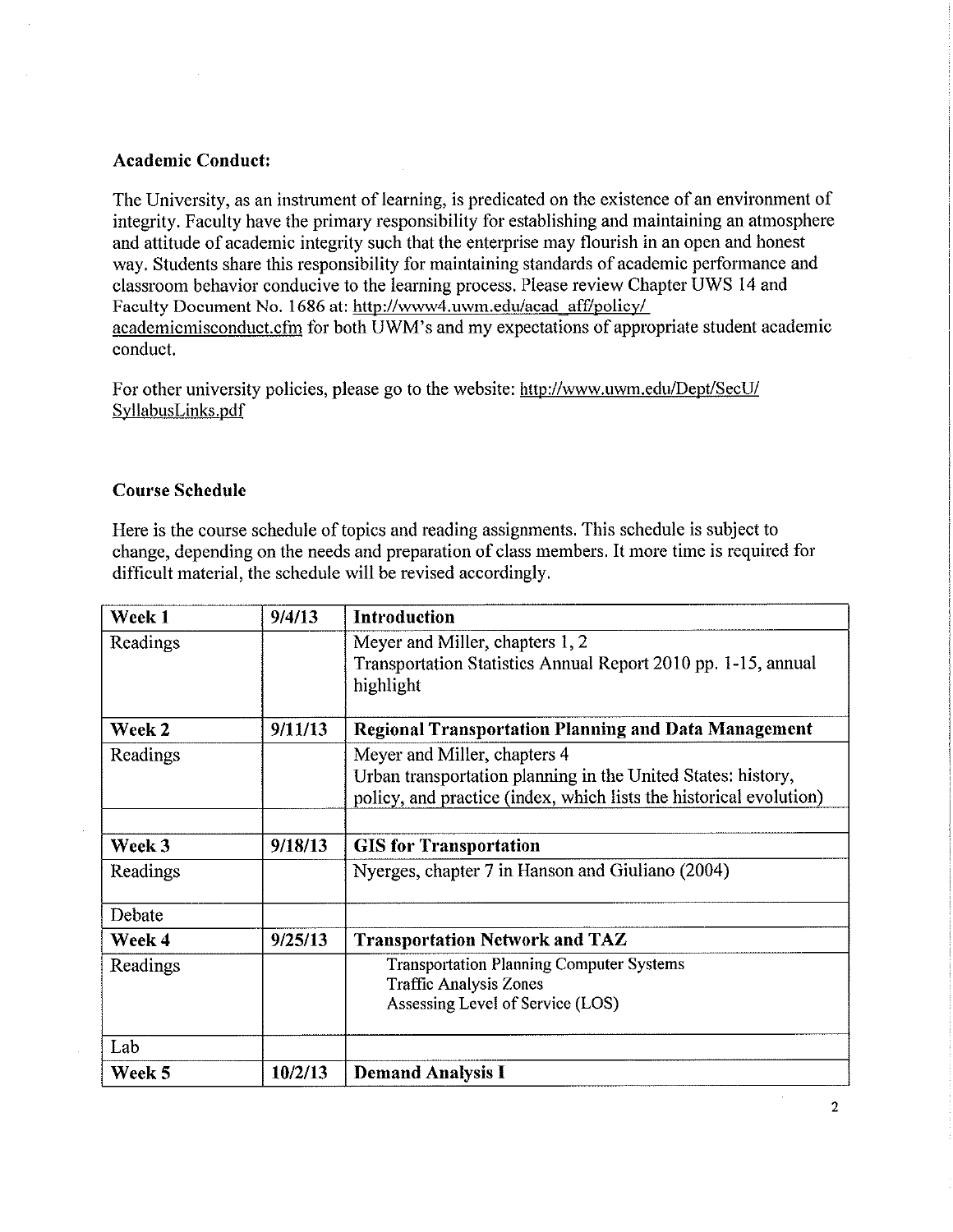| Readings                |          | Meyer and Miller, chapters 5                                                                                                                                 |
|-------------------------|----------|--------------------------------------------------------------------------------------------------------------------------------------------------------------|
| Debate                  |          |                                                                                                                                                              |
| <b>Assignment 1 due</b> | 10/2/13  | <b>Transportation Planning Process</b>                                                                                                                       |
| Week 6                  | 10/9/13  | <b>Demand Analysis II</b>                                                                                                                                    |
| Readings                |          | How Land-Use-Transportation Models Work<br>Waddell (2002) Modeling Urban Development for Land Use,<br>Transportation and Environmental Planning.             |
| Lab                     |          | Land Use and Transportation Tool                                                                                                                             |
| Week 7                  | 10/16/13 | <b>Supply Analysis I</b>                                                                                                                                     |
| Readings                |          | Pucher, 2004, chapter 8 in Hanson and Giuliano<br>Kain, 1999, chapter 11 in Gomez-Ibanez and Winston<br>Giuliano and Hayden, 2005<br><b>Transit planning</b> |
| <b>Assignment 2 due</b> | 10/16/13 | Demand Analysis                                                                                                                                              |
| Debate                  |          | Your experience of transit in Milwaukee                                                                                                                      |
| Week 8                  | 10/23/13 | <b>Small Area Analysis</b>                                                                                                                                   |
|                         |          | Introzonal analysis<br>Papacostas and Prevedouros (1993) chapter 9<br>Site Planning and analysis                                                             |
| Lab                     |          |                                                                                                                                                              |
| Week 9                  | 10/30/13 | Mid-term                                                                                                                                                     |
| Week 10                 | 11/6/13  | <b>Project Selection</b>                                                                                                                                     |
| Readings                |          |                                                                                                                                                              |
| Week 11                 | 11/13/13 | <b>Project Evaluation</b>                                                                                                                                    |
| Readings                |          |                                                                                                                                                              |
| Week 12                 | 11/20/13 | <b>Network Analysis I</b><br>Location analysis<br><b>Closest facility</b>                                                                                    |
| <b>Assignment 3 due</b> | 11/20/13 |                                                                                                                                                              |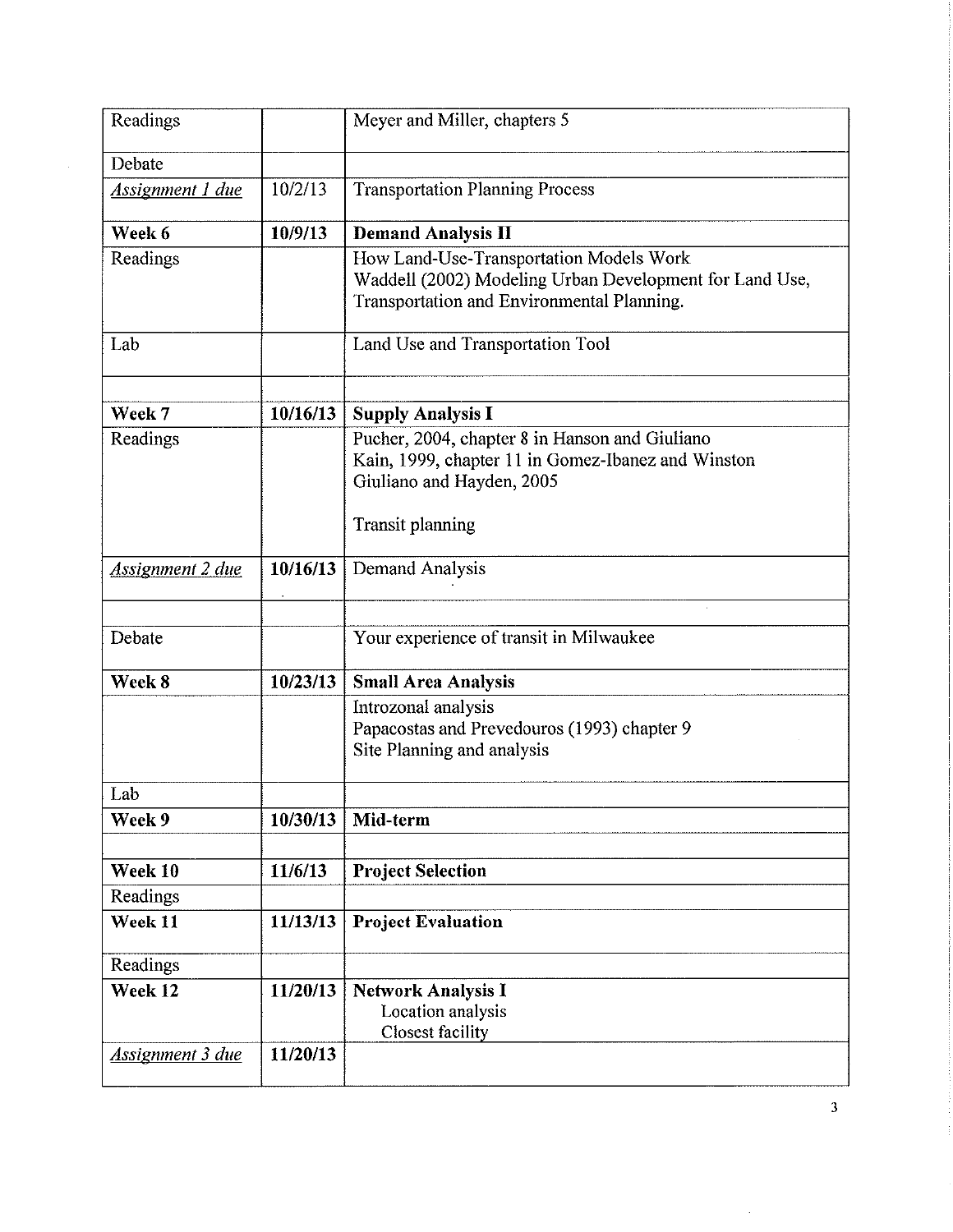| Lab     |          |                                                                                                               |
|---------|----------|---------------------------------------------------------------------------------------------------------------|
| Week 13 | 11/27/13 | <b>Network Analysis II</b><br>Drive time analysis<br>Spatial interaction                                      |
| Lab     |          |                                                                                                               |
| Week 14 | 12/4/13  | <b>Network Analysis III</b><br>network modeling and analysis<br>defining cost surfaces<br>finding best routes |
| Lab     |          |                                                                                                               |
| Week 15 | 12/11/13 | <b>Course Summary</b>                                                                                         |
| Week 16 | 12/18/13 | <b>Final Project Due</b>                                                                                      |

 $\label{eq:2.1} \frac{1}{2} \int_{\mathbb{R}^3} \frac{1}{\sqrt{2}} \, \frac{1}{\sqrt{2}} \, \frac{1}{\sqrt{2}} \, \frac{1}{\sqrt{2}} \, \frac{1}{\sqrt{2}} \, \frac{1}{\sqrt{2}} \, \frac{1}{\sqrt{2}} \, \frac{1}{\sqrt{2}} \, \frac{1}{\sqrt{2}} \, \frac{1}{\sqrt{2}} \, \frac{1}{\sqrt{2}} \, \frac{1}{\sqrt{2}} \, \frac{1}{\sqrt{2}} \, \frac{1}{\sqrt{2}} \, \frac{1}{\sqrt{2}} \, \frac{1}{\sqrt{2}} \,$ 

 $\frac{4}{3}$ 

 $\label{eq:2.1} \frac{1}{\sqrt{2}}\left(\frac{1}{\sqrt{2}}\right)^{2} \left(\frac{1}{\sqrt{2}}\right)^{2} \left(\frac{1}{\sqrt{2}}\right)^{2} \left(\frac{1}{\sqrt{2}}\right)^{2} \left(\frac{1}{\sqrt{2}}\right)^{2} \left(\frac{1}{\sqrt{2}}\right)^{2} \left(\frac{1}{\sqrt{2}}\right)^{2} \left(\frac{1}{\sqrt{2}}\right)^{2} \left(\frac{1}{\sqrt{2}}\right)^{2} \left(\frac{1}{\sqrt{2}}\right)^{2} \left(\frac{1}{\sqrt{2}}\right)^{2} \left(\$ 

 $\label{eq:2.1} \frac{1}{\sqrt{2\pi}}\sum_{i=1}^N\frac{1}{\sqrt{2\pi}}\sum_{i=1}^N\frac{1}{\sqrt{2\pi}}\sum_{i=1}^N\frac{1}{\sqrt{2\pi}}\sum_{i=1}^N\frac{1}{\sqrt{2\pi}}\sum_{i=1}^N\frac{1}{\sqrt{2\pi}}\sum_{i=1}^N\frac{1}{\sqrt{2\pi}}\sum_{i=1}^N\frac{1}{\sqrt{2\pi}}\sum_{i=1}^N\frac{1}{\sqrt{2\pi}}\sum_{i=1}^N\frac{1}{\sqrt{2\pi}}\sum_{i=1}^N\$ 

 $\label{eq:2.1} \mathcal{L}(\mathcal{L}^{\text{max}}_{\mathcal{L}}(\mathcal{L}^{\text{max}}_{\mathcal{L}})) \leq \mathcal{L}(\mathcal{L}^{\text{max}}_{\mathcal{L}}(\mathcal{L}^{\text{max}}_{\mathcal{L}}))$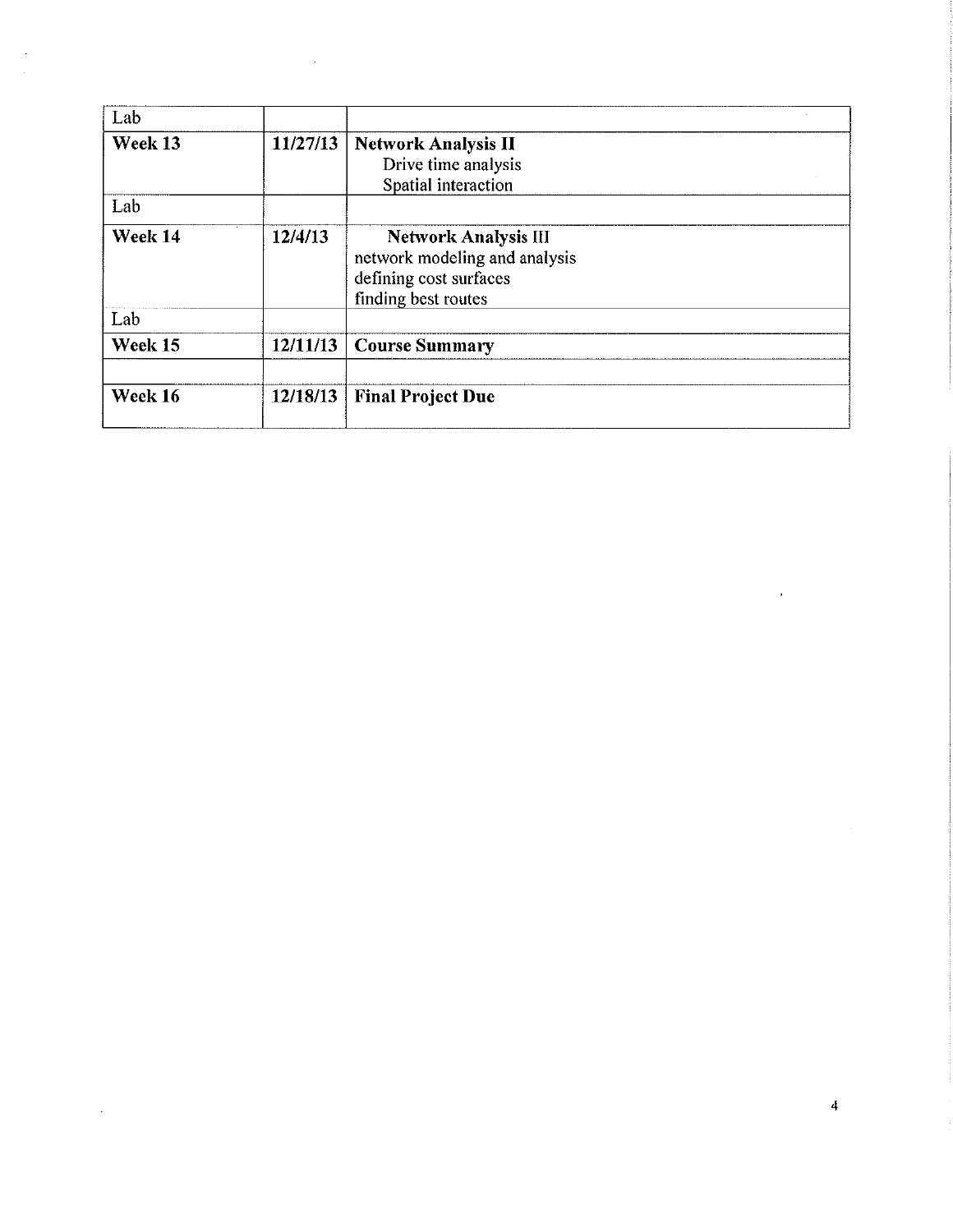# University of About Us **About Us** Nisconsin-Madison

... 88 E

# Admissions

# Requirements \*

Students seeking admission to the program must meet the following requirements:

- Baccalaureate degree (BA or BS) from accredited US institution or equivalent, in a design or planning field (landscape architecture, planning, architecture, engineering, or related field), or in geography or a related field.
- Evidence of strong academic performance comparable to a "B" grade point average or above.
- **Demonstrated experience with GIS technolo**gy, whether through university coursework, professionally, or software training.

Returning post-master and post-doctoral students seeking professional development skills may also apply to the program.

# Tuition

Tuition for the 2012-13 academic year is \$743 per credit hour for residents and \$1,575.48 for non-residents. The approximate cost of the entire program for resident students is \$11,200 and \$23,600 for non-residents.

# Intended Outcomes

The intent of the Geodesign program is to develop more effective utilization of GIS and related geospatial technology in the design fields. The overall goal is to allow participants to build on their design and GIS experience to develop new skillsets integrating geospatial software into the design process. Upon completion of the certificate program students will be able to effectively apply geospatial technology and adapt geographic analysis methods to solve design problems more effectively and in ways that support efforts around sustainability, sound environmental stewardship and management, and effective planning and design.

# Key Faculty and Staff

Janet Silbernagel, UW-Madison, Landscape Architecture and Nelson Institute

Patrick Eagan, UW-Madison, Engineering and Nelson Institute

Asli Göçmen, UW-Madison, Urban and Regional Planning

Marty Gustafson, UW-Madison, Engineering

Douglas Hadley, UW-Madison, Landscape Architecture

John Harrington, UW-Madison, Landscape Architecture

Doug Miskowiak, UW-Stevens Point, Geography & Geology

Howard Veregin, UW-Madison, Geography/State Cartographer's Office

# More Information

For more information, please contact:

- Doug Hadley, dbhadley@wisc.edu, 608-s263-6506
- Howard Veregin, veregin@wisc.edu, 608-262-6852

\*Note: The program is still in development , program design and final course offerings are subject to change.

Proposed: Geodesign Capstone Certificate Program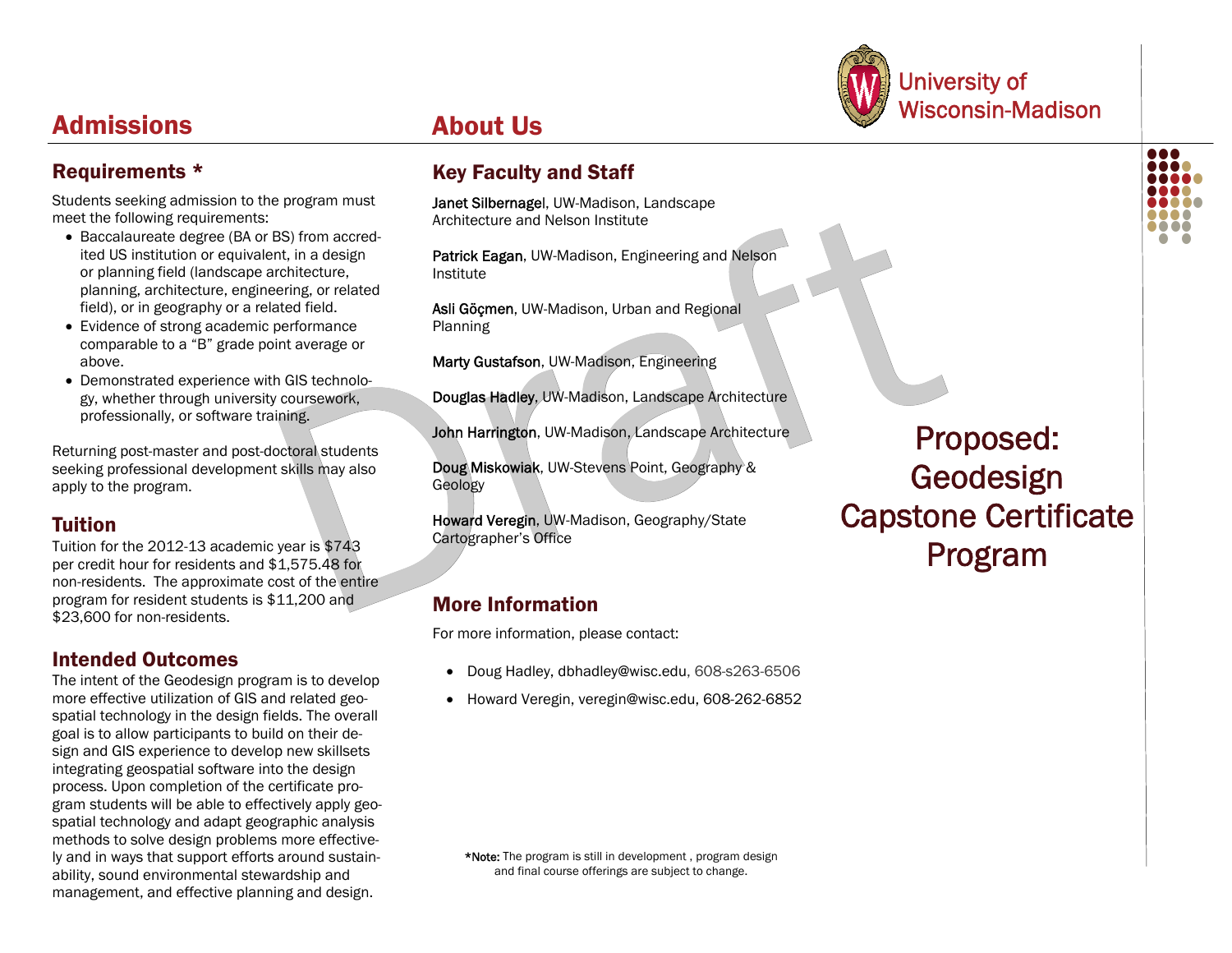# Program Information



Geodesign is an exciting new field that integrates geographic analysis and geospatial technology into the design process.

Geodesign is not a new concept or approach to design or planning. Instead it emphasizes collaboration among the design professions (landscape architects, architects, planners, engineers, and others), the natural and social sciences (including geography), and other stakeholders. Geodesign is enabled by Geographic Information Systems (GIS), Technology (GIST), and Science (GIScience) to effectively and efficiently inventory, represent, analyze, design, evaluate, and communicate planning and design alternatives. The effect of Geodesign is to create a better, sustainable future for life on earth.

Geodesign uses GIS tools, functions and dashboards throughout the design process to engage and empower stakeholders, represent current conditions, analyze how complex systems function and relate, model and evaluate future design alternatives, and monitor change.

The Department of Landscape Architecture at the University of Wisconsin-Madison – in cooperation with other departments and programs at UW-Madison and UW-Stevens Point – is developing a one-year Geodesign Capstone Certificate Program to fill the growing demand for these integrated geospatial design skills in today's job market. The postbaccalaureate program will provide a practical, experiential project-based curriculum across a range of possible application areas. The program is intended to provide the skillsets needed across a spectrum of Geodesign uses, whether in the public or private sector.

# About the Program \*

The program is designed for working professionals with basic GIS experience looking to gain expertise in Geodesign approaches and technology, as well as recent graduates who wish to acquire technical expertise to support the topical knowledge gained in their undergraduate major. The intended audience includes design professionals seeking to enhance their GIS and spatial analysis skills, as well as GIS professionals seeking to broaden their proficiency in planning and design applications.

This is not a broad-based program focusing on the full range of GIS technology or applications. Nor is it a complete design degree program. Rather it emphasizes the approaches and tools needed to directly leverage geospatial information and methods within design workflows. It focuses on the use of advanced geospatial technology and analysis in the design process, where it can be vetted against a wide array of place-based phenomena. The program thus extends and complements traditional GIS programs and curricula, as well as design and planning education.

# Draft Curriculum \*

The program is comprised of two semesters of coursework as well as a final capstone design project. Refresher courses may be taken as needed in the summer prior to the first full semester and over winter break. Through hands-on exposure through lab exercises, course projects, and the final project, students will gain experience with the latest Geodesign technology applicable to the design process.

Students must complete a minimum of 15 credits in the program. A core course introducing students to Geodesign concepts and methods will be offered in fall semester. Other course topics include conservation design, urban and regional planning, cartography and Web mapping, GIS for environmental modeling, and GIS for sustainability. A 3-credit capstone project is tailored

to individual backgrounds and interests, including work-related projects by students who are professionally employed. Students may enroll full- or part -time in fall or spring semester.

The program is a multi-campus collaborative effort, with courses offered at several campuses of the UW system. Students will be able to take advantage of online learning opportunities where available. It is anticipated that much of the curriculum will be available online.

| <b>Semester</b>        | Courses                                                                                                                                                                                                                                                       | <b>Credits</b> |
|------------------------|---------------------------------------------------------------------------------------------------------------------------------------------------------------------------------------------------------------------------------------------------------------|----------------|
| Summer                 | Pre-requisite: GIS Refresher                                                                                                                                                                                                                                  |                |
| Fall                   | <b>Required:</b> Introduction to Geodesign<br>One Elective:<br>Regional Environmental Planning<br><b>GIS for Conservation Design</b><br><b>GIS Applications for Working</b><br><b>Lands</b><br><b>GIS Applications in Planning</b>                            | 6              |
| Winter<br><b>Break</b> | <b>GIS Refreshers</b>                                                                                                                                                                                                                                         |                |
| Spring                 | <b>Two Electives:</b><br>Advanced Design in Cartography<br><b>Web-Based Mapping</b><br><b>GIS and Spatial Analysis</b><br><b>GIS for Environmental Modeling:</b><br><b>GIS for Sustainability</b><br>Urban Ecology Planning;<br><b>GIS for Sustainability</b> | 6              |
| Summer<br>Capstone     | <b>Required:</b> Capstone project and<br>presentation                                                                                                                                                                                                         | 3              |

\*Note that the program is still in development and final course offerings are subject to change.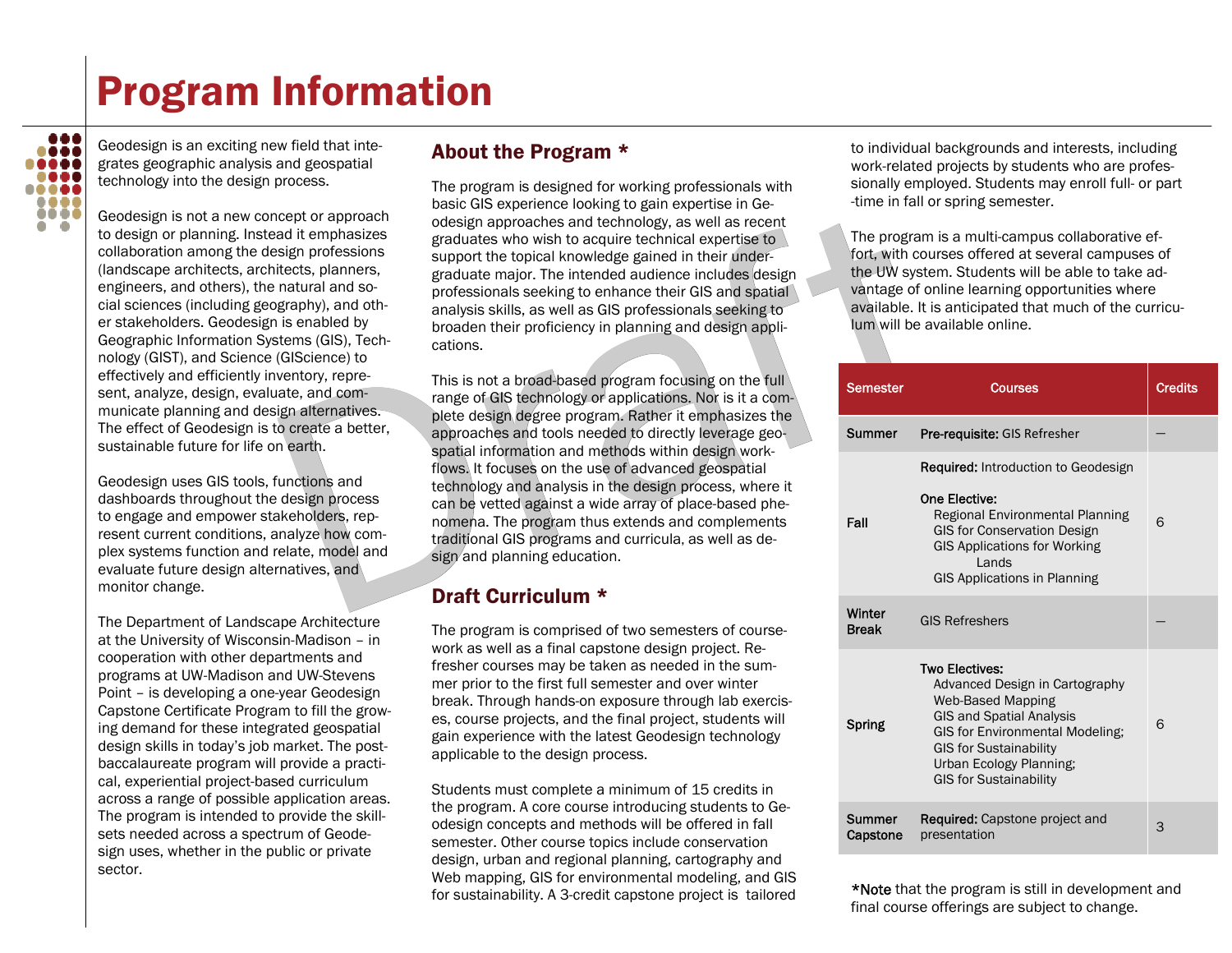#### **GIS Day 2012 Survey responses**

#### **Total responses: 62**

# **Attendees:**

UWM - 17 Undergrad - 3 Grad student - 8 Faculty - 2 Staff - 4 Private sector - 11 Public sector - 19 Other – 9 (retired; Madison students)

#### **UWM Departments represented:**

Geography - 6 Geosciences - 2 Urban Planning - 2 Anthropology - 2 Business - 1 Geology - 1 History - 1 Gerontology - 1 Institute for Service Learning - 1 Cartography & GIS Center - 1 Library  $-1$ 

#### **Heard about GIS Day through:**

Other – 18 (mostly co-workers or named individuals) UWM GIS Listserv - 14 Instructor - 11 Other listserv - 6 UWM GIS Council website - 3 Facebook - 2 LinkedIn - 1 Twitter - 0

#### **Taken courses that introduced you to GIS?**

 $Yes - 33$  $No - 20$ 

### **Currently use GIS at school or work?**

 $Yes - 47$  $No - 8$ 

### **First GIS Day at UWM?**

 $Yes - 30$ No - 24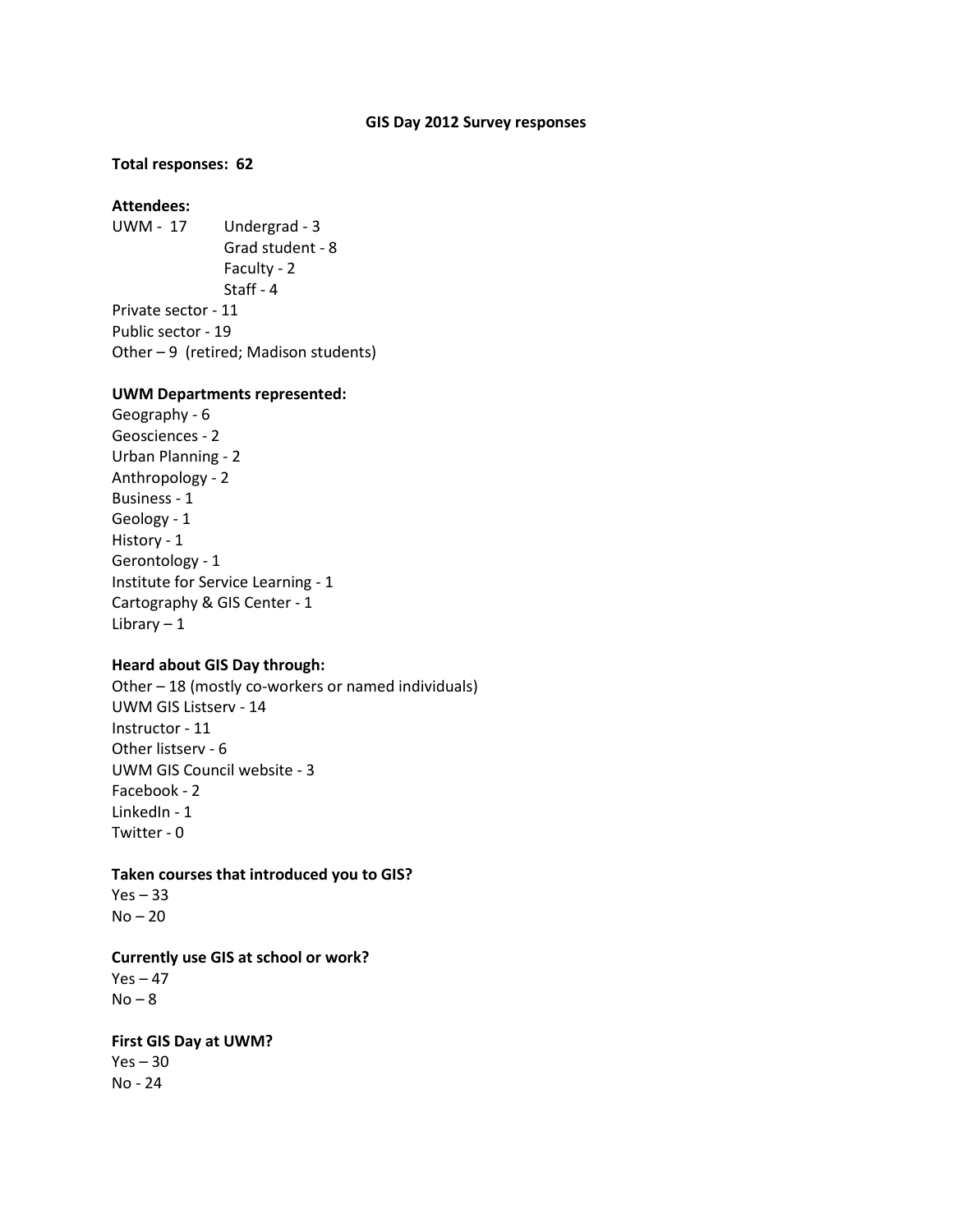# **Rotating Sessions:**

| Statist<br>ic | <b>RS1:</b><br>Census<br><b>Bureau</b><br><b>TIGER</b><br>Produc<br>ts | RS2:<br>Remodeling<br>Map<br>Milwaukee<br>for the<br>Contempor<br>ary Web<br>User | RS3: ATC<br>Aerial<br>Patrols -<br><b>Using</b><br>Mobile<br><b>GIS</b><br>Applicatio<br>$ns$ from $a$<br>Helicopte<br>$\mathsf{r}$ | <b>RS4:</b><br>GIS<br>and<br>Wine<br>(Terro<br>ir in<br>Nova<br>Scotia | <b>RS5:</b><br>Integrati<br>ng<br>County<br>Parcel<br>Data<br>Using<br>Web<br><b>Services</b> | <b>RS6:</b><br>Why<br>Care<br>Abo<br><b>ut</b><br>GIS? | <b>RS7:</b><br><b>Historic</b><br>al<br>Stream<br>S<br>Analysi<br>$\mathsf{S}$ | <b>RS8:</b><br><b>Milwauk</b><br>ee Data<br>Initiative | <b>RS9:</b><br><b>Sales</b><br>Data<br>Pushed<br>to<br><b>District</b><br>Manage<br>rs via<br>iPad |
|---------------|------------------------------------------------------------------------|-----------------------------------------------------------------------------------|-------------------------------------------------------------------------------------------------------------------------------------|------------------------------------------------------------------------|-----------------------------------------------------------------------------------------------|--------------------------------------------------------|--------------------------------------------------------------------------------|--------------------------------------------------------|----------------------------------------------------------------------------------------------------|
| Min<br>Value  | $\overline{2}$                                                         | 3                                                                                 | 3                                                                                                                                   | 3                                                                      | 3                                                                                             | $\overline{3}$                                         | $\overline{3}$                                                                 | $\overline{3}$                                         | $\overline{3}$                                                                                     |
| Max<br>Value  | 5                                                                      | $\overline{4}$                                                                    | 5                                                                                                                                   | 5                                                                      | 5                                                                                             | 5                                                      | 5                                                                              | 5                                                      | 5                                                                                                  |
| Mean          | 3.64                                                                   | 3.54                                                                              | 4.07                                                                                                                                | 3.84                                                                   | 3.85                                                                                          | 4.20                                                   | 4.19                                                                           | 3.63                                                   | 3.50                                                                                               |
| Var           | 0.55                                                                   | 0.27                                                                              | 0.99                                                                                                                                | 0.58                                                                   | 0.81                                                                                          | 0.74                                                   | 0.83                                                                           | 0.84                                                   | 0.50                                                                                               |
| Std<br>Dev    | 0.74                                                                   | 0.52                                                                              | 1.00                                                                                                                                | 0.76                                                                   | 0.90                                                                                          | 0.86                                                   | 0.91                                                                           | 0.92                                                   | 0.71                                                                                               |
| Total         | 14                                                                     | 13                                                                                | 14                                                                                                                                  | 19                                                                     | 13                                                                                            | 15                                                     | 16                                                                             | 8                                                      | 10                                                                                                 |

# Workshops:

| Workshops:Stati<br>stic | $W1$ :<br>Intermedi<br>ate Python<br>Scripting<br>for ArcGIS<br>10 <sup>°</sup> | W2:<br>$\mathsf{Isn't}$<br>That<br>Spatia<br> ? | W3:<br>Intro to<br>Map<br>Mashu<br>ps | W4:<br>Advanc<br>ed<br>Python | W5: Intro<br>to GIS:<br>Communit<br>v<br>Participat<br>ory<br>Mapping<br>Tool | W6:<br>Accessin<br>g Census<br>Data<br>using<br>America<br>n<br>FactFind<br>er | AGS<br>Rare<br>Roo<br>m<br><b>Tour</b> | Keyno<br>te<br>speak<br>er | Ignite<br>sessio<br>ns |
|-------------------------|---------------------------------------------------------------------------------|-------------------------------------------------|---------------------------------------|-------------------------------|-------------------------------------------------------------------------------|--------------------------------------------------------------------------------|----------------------------------------|----------------------------|------------------------|
| <b>Min Value</b>        | 3                                                                               | $\overline{3}$                                  | $\overline{3}$                        | $\overline{2}$                | 3                                                                             | 3                                                                              | 3                                      | 3                          | 3                      |
| Max Value               | 5                                                                               | 5                                               | 5                                     | 5                             | 5                                                                             | 5                                                                              | 5                                      | 5                          | 5                      |
| Mean                    | 3.88                                                                            | 4.33                                            | 3.79                                  | 3.80                          | 4.11                                                                          | 4.20                                                                           | 4.00                                   | 4.29                       | 4.00                   |
| Var                     | 0.65                                                                            | 0.75                                            | 0.49                                  | 1.07                          | 0.61                                                                          | 0.62                                                                           | 1.00                                   | 0.51                       | 0.62                   |
| <b>Std Dev</b>          | 0.81                                                                            | 0.87                                            | 0.70                                  | 1.03                          | 0.78                                                                          | 0.79                                                                           | 1.00                                   | 0.72                       | 0.78                   |
| Total                   | 16                                                                              | 9                                               | 14                                    | 10                            | 9                                                                             | 10                                                                             | 5                                      | 21                         | 14                     |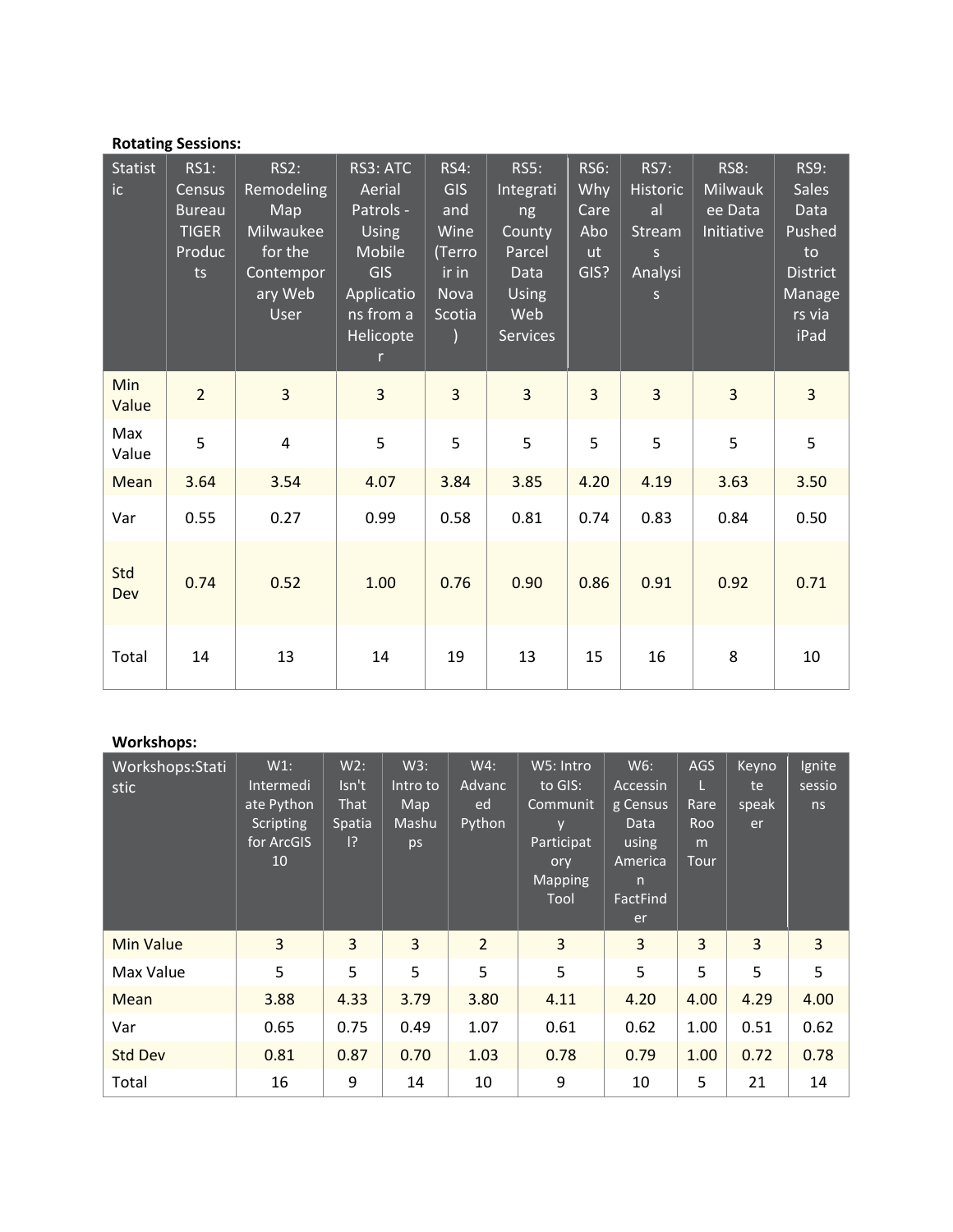# **If you attended the Ignite Sessions, what did you think of this format?**

#### Text Response

It was alright, but I don't think 5 minutes was long enough. I don't think I got enough out of the lectures

I love the format and will use it in some of the teaching I do going forward.

I really like Ignite talks. Too bad the screen couldn't be up higher so we could see the whole screen, the bottom was cut off by tables & people.

Liked these as they were presented.

It was fun!

I like the format. Lots of information in a short amount of time. Though maybe add more time.

Absolutely excellent! The whole day was magnificent - good amount of content, networking time, hands on, keynote. The only thing that could be improved about the day was that the lighting should be improved. Very difficult to see slides of the keynote and the ignite folks in that one section of the ballroom. Thanks to everyone!

They were a ton of fun. The 5 minutes really brought out the fun side of the presenters.

Really like these. Format forces speakers to stay on track.

I liked it, it was fun and fast-paced.

I thought it was great.

Good, fast, informative

Thumbs up.

Great format. The best part of the day.

A bit rushed but the time frame kept the presenter focused on the topic. Loved Bill Cozzens presentation--- very entertaining man.

It was interesting, and nice that the presentations were kept short. Not sure about the choice of all of the presenters though...

Good, well done.

I thought that it went well. Wish there were a few more.

Short and sweet, but it seemed to make at least one person very nervous.

really enjoyed it.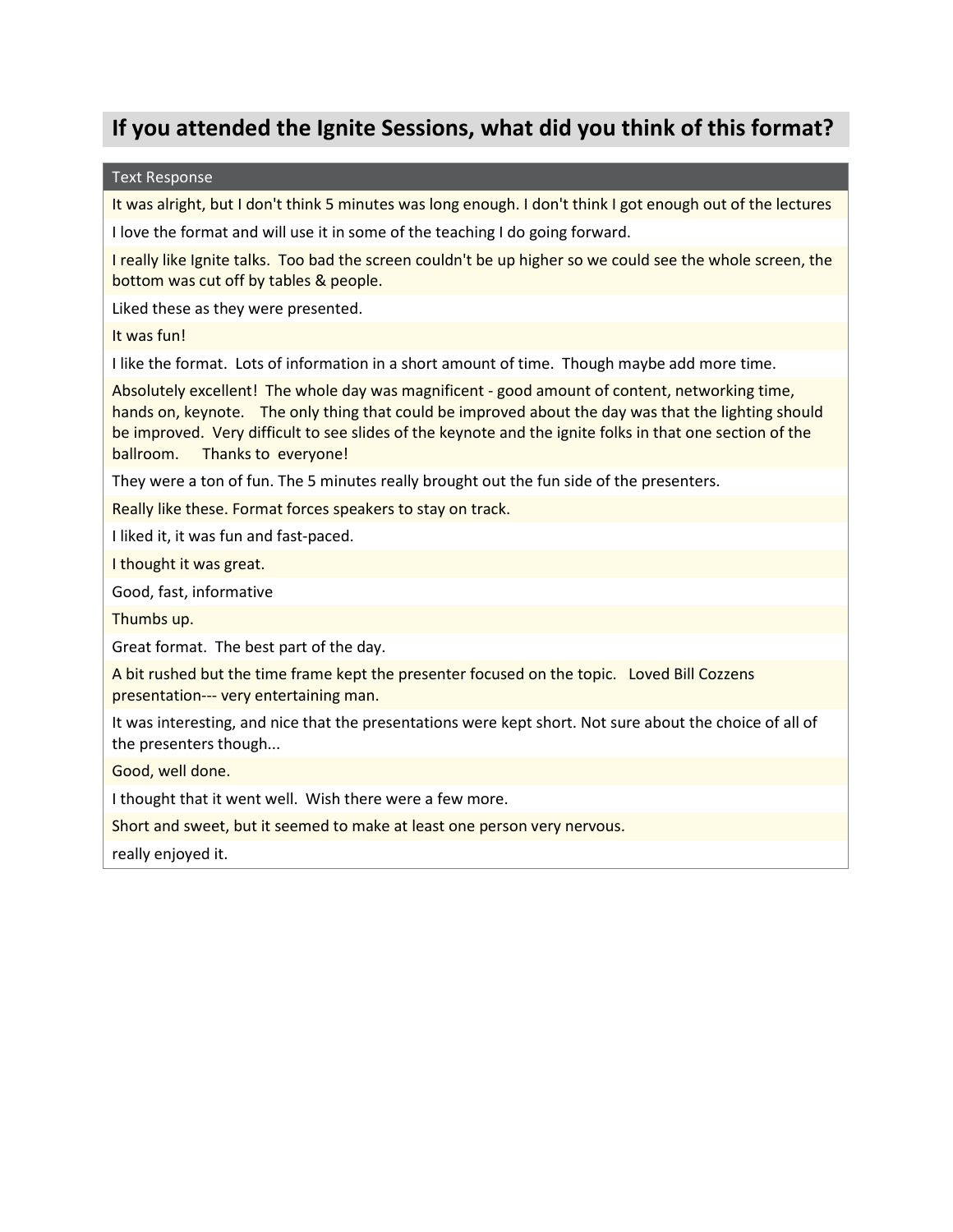# **Please share any comments or suggestions you have for future GIS Day activities.**

### Text Response

I enjoyed both the speakers at the lunch break. Will there be any GIS online courses offered by UWM?

I really enjoyed it!

Keeps getting better every year. AGS Tour was amazing.

Unfortunately I couldn't spend the day to be able to give a complete evaluation but here goes: The workshop I attended was interesting, but given the nature of what was covered, there wasn't enough time to get into more examples. I think this was largely due to specific pre-requisits for course, and so time was spent on more basic items. I think this might be an important consideration for future sessions, either lengthen the time or describe the level of knowledge on should before walking into the session. While one shouldn't complain about a free lunch, here are a couple of suggestions that might help. I am not vegetarian, but the only choice for those who are was cheese pizza. You would be more out of luck if you were vegan. Also, while I love pizza, this was cold by the time I got it to my table. I understant that pizza is a nice cheap option often, but I wonder if there is a possibility of having something cold, say sandwiches.... One final, and minor thing, I am not familiar with the UWM campus. It would have been nice to have suggested places to park in the announcement. I wound up in the Union parking lot, which I don't know if there would have been better/cheaper places to park. Otherwise, it was a neat conference and being my first, I have not regrets about attending.

Outstanding event, as usual!! Each year gets better and better... great job and hats off to all involved!

It was an introduction to GIS for me, and it was all very exciting!

I never heard about you before this. I spend most of my time on campus in Lapham 2nd floor or Bolton basement. Any chance of future events flyers posted in either of these places ??

I enjoy the GIS Day so far, a lot people have involved and talked about interesting topics. However, I do think we need invite more participants from other universities such as UW-Madison and Marquette university. The GIS is a core ideaology that has taken off in recent years and it will be a huge enrichment to our event to see how the students in other universities are using GIS in their academic careers. Thank you and have a good day!

Keep on doing them!

It was great.

the class started 15 minutes late, ended 30 minutes early and didn't really cover as much as it could have. it was disappointing and I probably won't do that again

Can you bring in any ESRI training? When attending any class formate for GIS I always learn something new also made good contacts within the industry. This maybe picky but in our group we parked on the farthest west side of the campus(I know parking is limited) 8:45am, for registrating we had to go to the library to sign in then our first session was the mashup 9:00am so the we had to go back to the far west side of the campus in the architecture building, Then back to the library for lunch I know you can't have the entire GIS day in one room but I was a follower in our group and probably next time I would not have signed in at all. I am sure by now you are chuckling-"welcome to the life of a student"-i'll stop wining.

I was one of the presenters so I didn't attend any of the presentations except the keynote which was